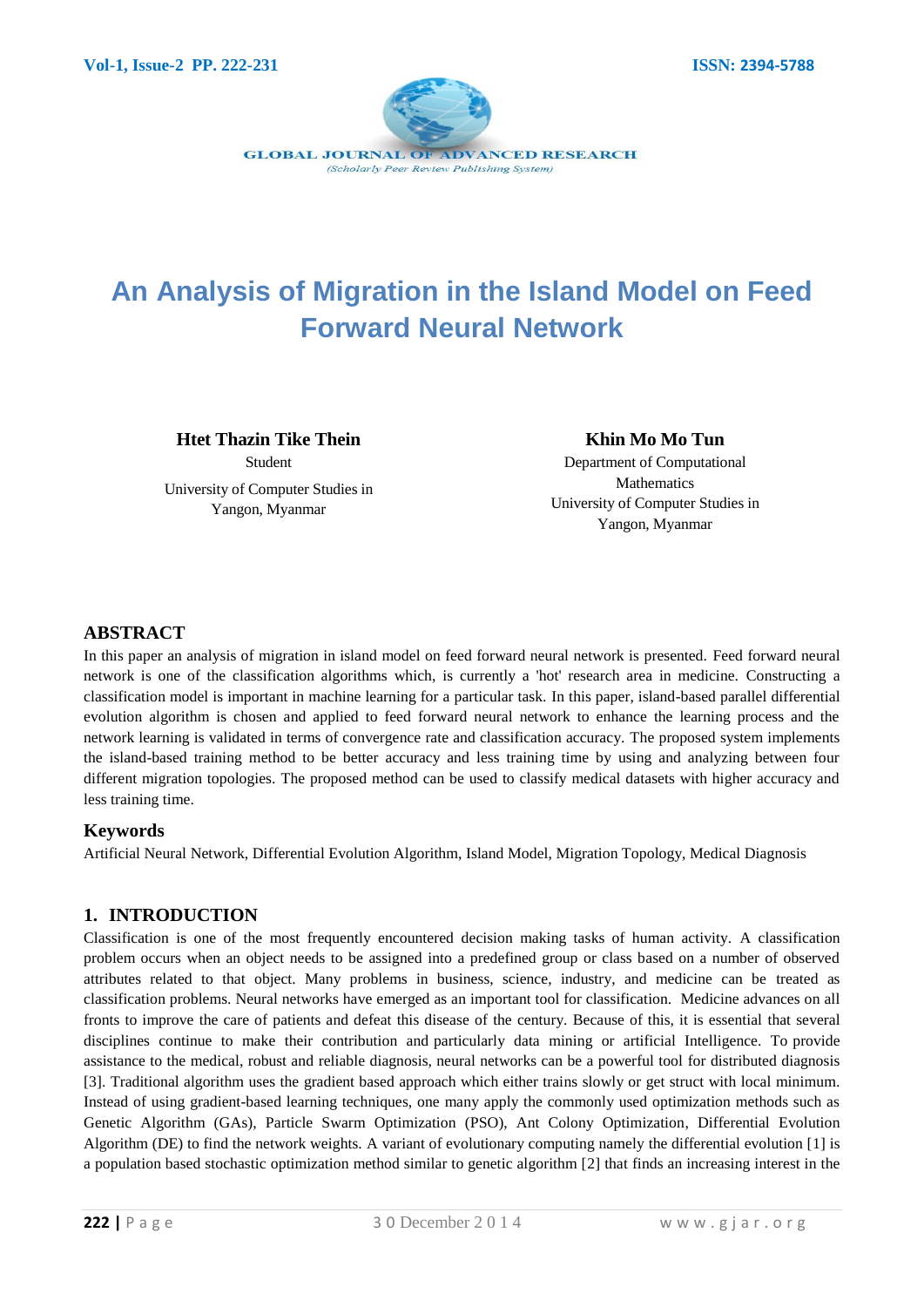

recent year as an optimization technique. DE is a stochastic general search method, capable of effectively exploring large search spaces.

Increasing pressure to solve real world complex problems has led to the development of Parallel Evolutionary Algorithms (PEAs) which exploit the intrinsically parallel nature of EAs. An extensive review of parallel evolutionary models, parallel implementations, and pressing theoretical issues can be found in [7]. Parallelization of an evolutionary algorithm can be done at any of the following levels: objective function evaluation level (master-slave model), population level (island model or migration model) and elements level (cellular level). The first two lead to coarse grained parallelization while the cellular model leads to fine grained parallelization. Over the past few years, considerable amount of work has been done on parallelization using island model (IM) strategy [8], [9], [10], [11], [12]. [9] gives a detailed study on the effects of number and size of the population in IMs. Another study on the various parameters of the island models have been done in [10], [11].

In this paper, we tested the performance of the neural networks by using island-based parallel differential evolution algorithm (IBPDEA) based on medical datasets. In this paper, a parallel approach, which uses neural network technique, is proposed to help is trained with medical datasets by using feed forward neural network model. The performance of the network is evaluated. This paper presents a detailed study on the various migration topologies of an island model based differential evolution learning scheme in feed forward neural network.

## **2. BACKGROUND**

#### **2.1 Neural Network**

Neural network (NN) have been widely used in various fields as an intelligent tool in recent years, such as artificial intelligence, pattern recognition, medical diagnosis, machine learning and so on [4]. The major steps of using neural network learning algorithm can be summarized as follows: to begin with, through the provision of training samples and the class of sample, the network prediction of each sample is compared with the actual known class label, and then the weight of each training sample is adjusted to achieve the purpose of classifying other sample data.

## **2.2 Parallel Differential Evolution**

The Differential Evolution (DE) algorithm was proposed by Price, Storn and Lampinen in 1995 [13]. It is a population based optimizer or metaheuristic that starts generating a population of D-dimensional vectors whose initial values are randomly obtained based on the limits defined by the inputs of the algorithm. The total of individuals in the population is a known constant value.

Each individual belongs to a generation g, i.e., let  $X_{i,g} = (x^1_{i,g}, \dots, x^D_{i,g})$  an individual of the population, with  $i = 1, \dots, N$ where the index *i* denotes *i-th* population individual, g determines the generation to which the individual belongs and N is the total number of individuals in the population.

The main idea of the method is to use vector difference in order to modify the population vector. This idea has been integrated into a recombination operator of two or more solutions, consisting of two phases (mutation and crossover), with the aim of guiding the search towards "good" solutions.

In the following, we explain the three classical main operators of DE.

Mutation: After initialization, DE mutates and recombines the current population to produce another one constituted by N individuals. The mutation process begins in each generation selecting random individuals  $X_{r1,g}$ ,  $X_{r2,g}$ . The *i-th* individual is perturbed using the strategy of the formula (1), where the indexes i,  $r_1$ ,  $r_2$  and  $r_3$  are integers numbers different from each other, randomly generated in the range [1, N].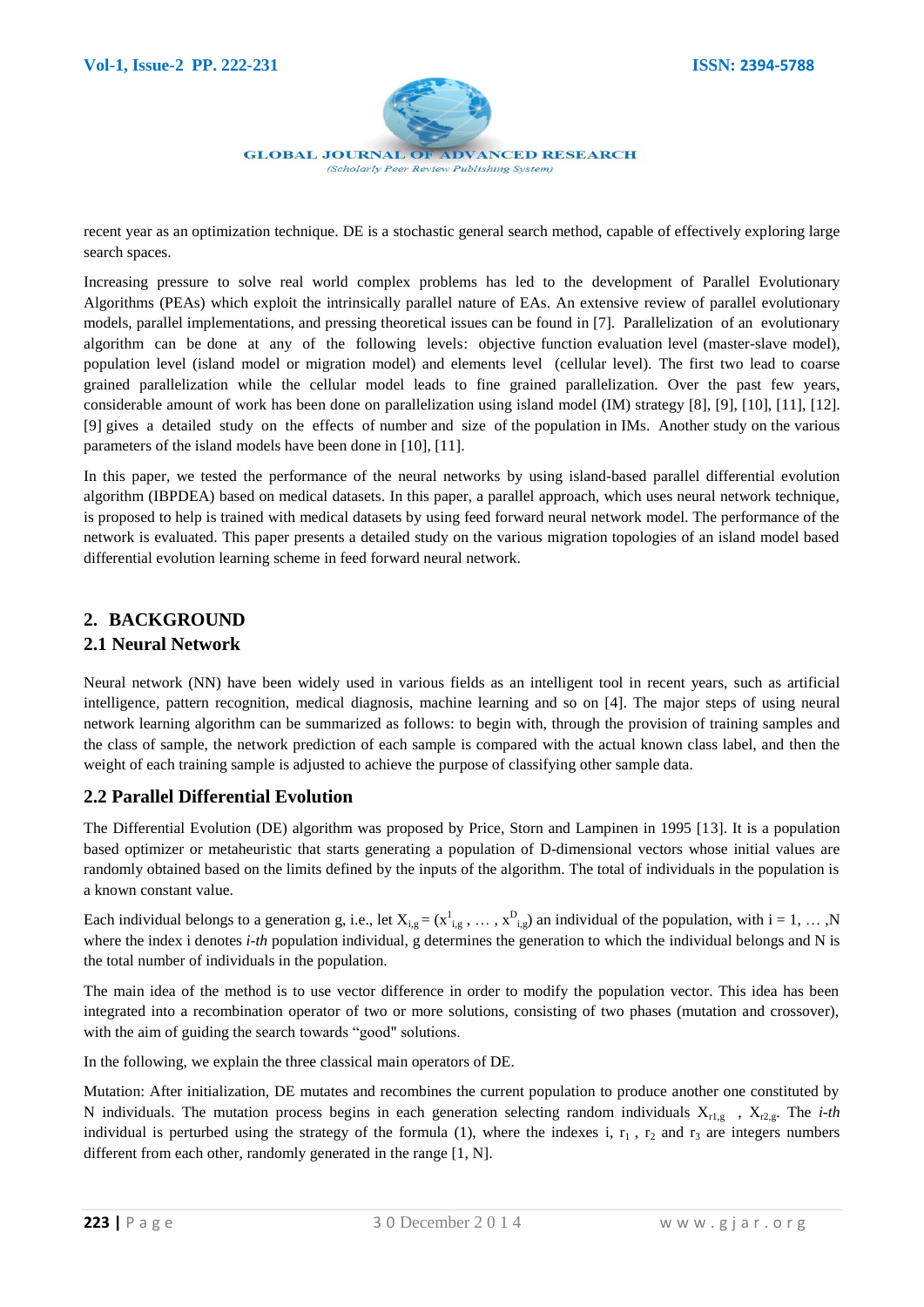

$$
V_{i,g+1} = X_{r1,g} + (X_{r2,g} - X_{r3,g}) F
$$
 (1)

The constant F represents a scaling factor and controls the difference am-plication between individual  $r_1$  and  $r_2$ , and it is used to avoid stagnation in the search process.

Crossover : After the mutation phase, each perturbed individual  $V_{i,g+1} = (v_{i,g+1}^1, \ldots, v_{i,g+1}^D)$  and the individual  $X_{i,g} = (x_{i,g}^1, \ldots, x_{i,g+1}^D)$ ...,  $x_{i,g}^D$  are involved in the crossover operation, generating a new vector  $U_{i,g+1} = (u_{i,g+1}^1, \ldots, u_{i,g+1}^D)$ , denominated "trial" vector", and obtained using the expression (2).

$$
U_{i,g+1}^j = \begin{cases} u_{i,g+1}^j & \text{if } rand_j \leq Cr \text{ or } j = k \\ x_{i,g}^j & \text{in } other \text{ case} \end{cases}
$$
 (2)

where  $j = 1, \ldots, D$ , and  $k \in \{1, \ldots, D\}$ . The constant Cr  $\in [0; 1]$ , denominated crossover factor, is a parameter of the algorithm defined by the user. Cr is used to control the values fraction that is copied from the mutant vector V. rand<sub>i</sub> is the output of a uniformly distributed random number generator, and is generated in each comparison made on the vector components. The value k is a randomly generated index chosen for each individual. The vector component for that index is taken from the mutated vector to ensure that the trial vector is not exactly equal to its source vector  $X_{i,g}$ .

There are two crossing operators that can be applied: binomial or exponential. Both types use the expression (2), but differ in the way it is applied. The binomial crossover operator copies the j th parameter value from the mutant vector  $V_{i,g+1}$  to the corresponding element in the trial vector  $U_{i,g+1}$  if rand<sub>j</sub>  $\leq$  Cr or j = k. Otherwise, it is copied from the corresponding target (or parent) vector  $X_{i,g}$ . Instead, the exponential crossover operator inherits the parameters of trial vector  $U_{i,g+1}$  from the corresponding mutant vector  $V_{i,g}$  starting from a randomly chosen parameter index. Then, it continues copying the parameter values form the mutant vector  $V_{i,g}$  till the j th parameter value satisfying rand<sub>i</sub> > Cr. The remaining parameters of the trial vector  $U_{i,g+1}$  are copied from the corresponding target vector  $X_{i,g}$ . To complete the notation, when the crossover applied is binomial the method is named "DE/rand/1/bin". If an exponential crossover is used, it is referred as "DE/rand/1/exp".

Selection: This phase determines which element will be part of the next generation. The objective function of each trial vector  $U_{i,g+1}$  is evaluated and compared with the objective function value for its counterpart  $X_{i,g}$  in the current population. If the trial vector has less or equal objective function target value (for minimization problems) it will replace the vector  $X_{i,g}$  in the next generation population. The scheme followed is presented in the expression (3).

$$
X_{i,g+1} = \begin{cases} U_{i,g+1} & \text{if } f(U_{i,g+1}) \le f(X_{i,g}) \\ X_{i,g} & \text{in other case} \end{cases}
$$
 (3)

The three stages mentioned above are repeated from generation to generation until the specified termination criterion is satisfied. This criterion could be finding a predefined minimal error or reaching a certain number of iterations.

Due to the potentialities of DE for solving optimization problems, in recent years, numerous variations and methods have been proposed with the aim of improving the performance of the classic technique. Among them are those trying to adapt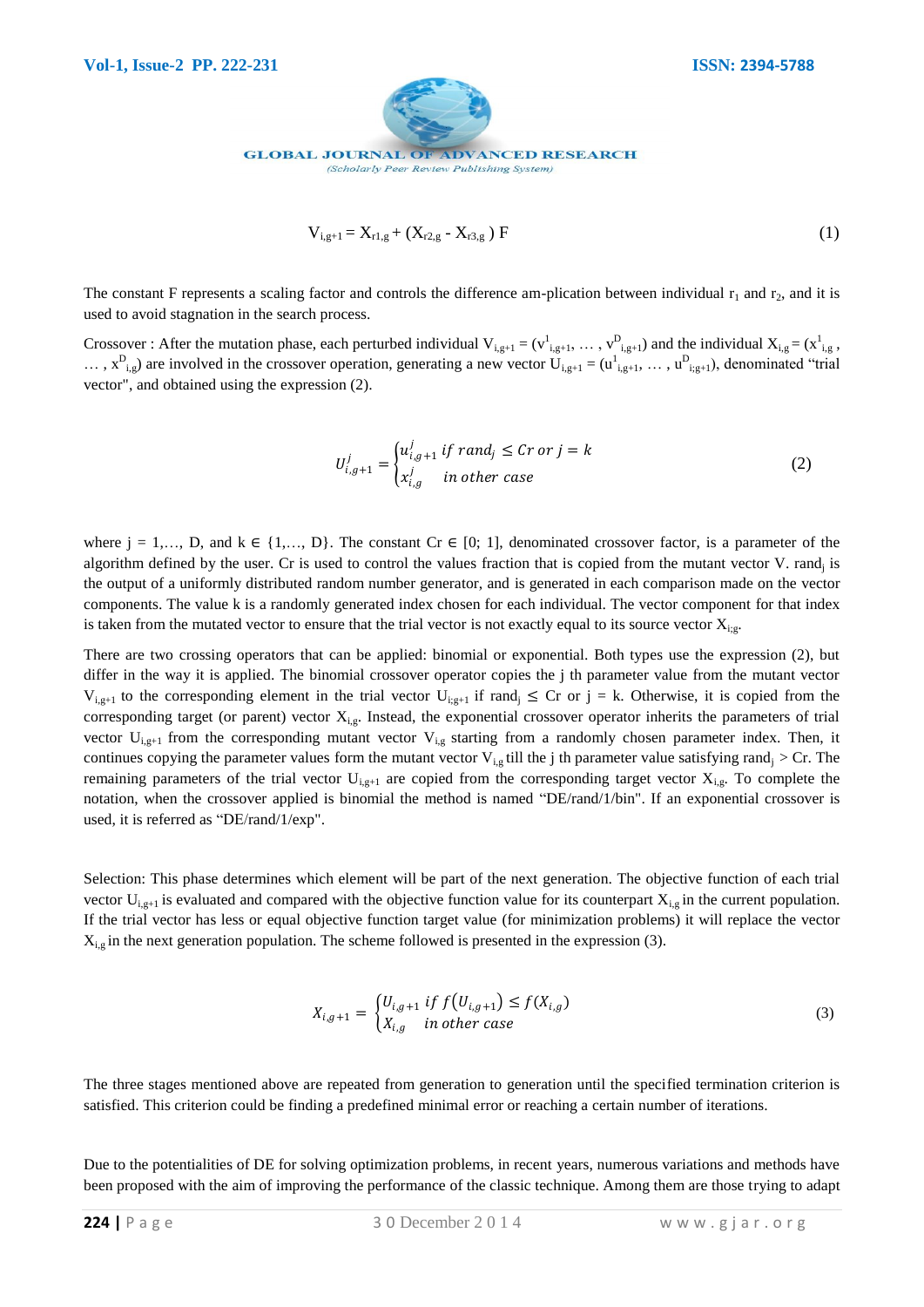

DE parameters such as self-adjusting [14], [15]; others using different mechanisms to optimize the individuals selection for the mutation and selection phases [16], and some combining both methods [17]. In several studies DE have been used in combination with other metaheuristics, obtaining hybrid approaches [18], [19], [20], in order to improve the solutions quality, or to accelerate the speed of convergence. In addition, there are several studies that incorporate parallelism in order to improve the quality of the solutions obtained and/or diminish the execution time of this metaheuristic.

## **2.3 Island Models**

Independent runs suffer from obvious drawbacks: once a run reaches a situation where its population has become stuck in a difficult local optimum, it will most likely remain stuck forever. This is unfortunate since other runs might reach more promising regions of the search space at the same time. It makes more sense to establish some form of communication between the different runs to coordinate search, so that runs that have reached low-quality solutions can join in on the search in more promising regions.

In island models, also called distributed EAs, coarse-grained model, or multi-deme model, the population of each run is regarded as an island. One often speaks of islands as subpopulations that together form the population of the whole island model. Island evolves independently as in the independent run model, for most of the time. But periodically solutions are exchanged between islands in a process called migration.

The idea is to have a migration topology, a directed graph with islands as its nodes and directed edges connecting two islands. At certain points of time selected individuals from each island are sent off to neighboring islands, i.e., islands that can be reached by a directed edge in the topology. These individuals are called migrants and they are included in the target island after a further selection process. This way, islands can communicate and compete with one another. Islands that got stuck in low-fitness regions of the search space can be taken over by individuals from more successful islands. This helps to coordinate search, focus on the most promising regions of the search space, and use the available resources effectively.

In the island model approach, each island executes a standard sequential evolutionary algorithm. The communication between sub-population is assured by a migration process. Some randomly selected individuals (migration size) migrate from one island to another after every certain number of generations (migration interval) depending upon a communication topology (migration topology). The two basic and most sensitive parameters of island model strategy are: migration size, which indicates the number of individuals migrating and controls the quantitative aspect of migration; and migration interval denoting the frequency of migration. Although different aspects of migration size and interval were studies in the past, we are unaware of any work studying directly the influence of these parameters on the behavior of island model based differential evolution, though [6] presents a similar study on a set of 8 standard functions.

## **3. THE PROPOSED MODEL**

The proposed system can be used to classify the medical datasets using four different migration topologies based parallel differential evolution algorithm and compare the results of four different topologies. The overview of the proposed system is presented in Figure 1.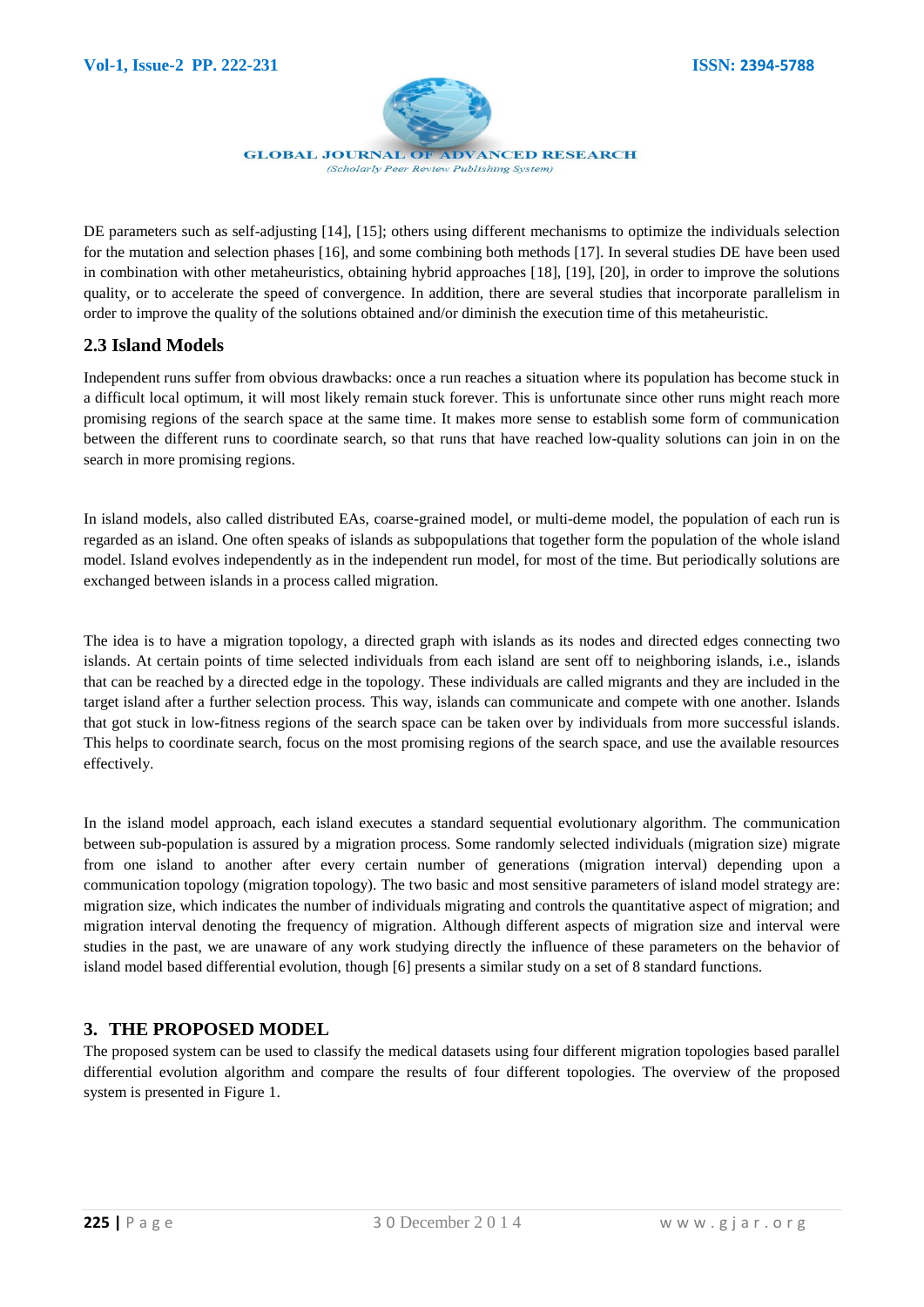



## **4. EXPERIMENTS AND PERFORMANCE EVALUATION**

#### **4.1 Data Set Description**

This paper used three medical datasets for testing.

- 1) Heart: There are 270 instances, 13 continuous and 2 classes. The attribute are age, sex, chest pain type, resting blood pressure, serum cholesterol, fasting blood pressure, serum cholesterol, fasting blood sugar > 120 mg/dl, resting electrocardiographic results, maximum heart rate achieved, exercise induced angina, oldpeak, the slope of the peak exercise ST segment, number of major vessels and thal. The classes are absent (1) and present (2).
- 2) Liver: There are 345 instances, 6 continuous attributes and 2 classes. The attributes are mean corpuscular volume, alkaline phosphatase, alamine aminotransferase, aspartate, aminotransferase, gamma-glutamyl transpeptidase and number of halfpint equivalents of alcoholic beverages drunk per day. The classes are absents (1) and present (2). The first 5 attributes are all blood tests which are thought to be sensitive to liver disorders that might arise from excessive alcohol consumption. Each record is a single male individual.
- 3) Breast Cancer: The cancer dataset requires the decision maker to correctly diagnose breast lumps as either benign or malignant based on data from automated microscopic examination of cells collected by needle aspiration. The dataset includes 8 inputs and 2 outputs. A total of 683 instances are available in breast cancer data set. 456 instances are used for training and 227 instances are used for testing.

All the medical datasets are from University of California Irvine (UCI) machine learning repository.

## **4.2 Data Normalization**

The data normalization is considered as the most important pre-processing step using neural networks. To improve the performance of multilayer neural networks, it is better to normalize the data entry such that will be found in the interval of [0 1]. To transform the data into digital form, and use it as inputs of the neural network, scaling or normalization should be realized for each attribute. The nine numerical attributes, in the analog form, are scaled with a range of 0 and 1. There are many types of normalization that are found in the literature. The new values obtained after normalization, follow this equation: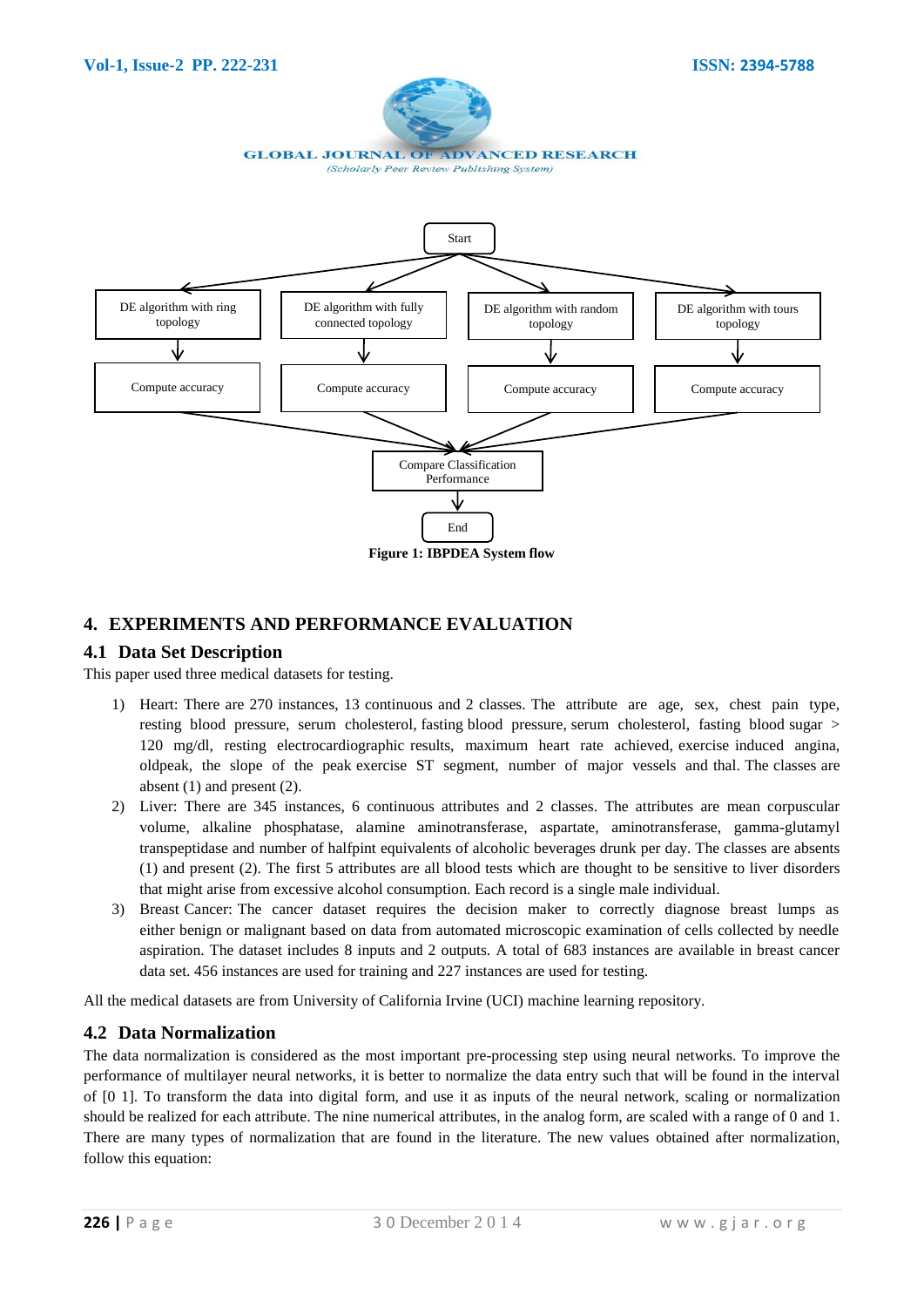

$$
New value (after normalization) = \frac{current - min}{max - min}
$$
 (4)

#### **4.3 Classifier Accuracy**

Estimating classifier accuracy is important since it determines to evaluate how accurately a given classifier will label future data, data on which the classifier has not been trained. Accuracy estimates also help in the comparison of different classifiers. The following classification features are used to train and test the classifier.

Given: A collection of labeled records (training set). Each record contains a set of features (attributes), and the true class (label).

Find: A model for the class as a function of the values of the features.

Gold: Previously unseen records should be assigned a class as accurately as possible. A test set is used to determine the accuracy of the model. Usually, the given data set is divided into training and test sets, with training set used to build the model and test set used to validate it. The Sensitivity and Specificity measures can be used to determine the accuracy measures.

Precision may also be used to access the percentage of samples labeled as for example, "cancer" that actually are "cancer" samples. These measures are defined as

$$
Specificity = \frac{t\_neg}{neg} \tag{5}
$$

$$
Precision = \frac{t\_pos}{t\_pos + f\_pos}
$$
 (6)

$$
Sensitivity = \frac{t_{\text{pos}}}{pos} \tag{7}
$$

Where,

t\_pos = the number of true positives ("medical dataset class" samples that were correctly classified as such class),

pos = the number of positive ("medical dataset class") samples

t\_neg = the number of true negative ("not medical dataset class" samples that were correctly classified as such class)

neg = the number of negative samples

f\_pos = number of false positive ("not medical dataset class" samples that were incorrectly labeled as such class)

$$
accuracy = sensitivity \frac{pos}{pos + neg} + specificity \frac{neg}{pos + neg}
$$
 (8)

## **4.4 Experimental Details**

This paper presents the classification results of island-based parallel differential evolution algorithm on three datasets namely Heart, Liver and Breast Cancer. These datasets are downloaded from the UCI machine learning repository [5]. Java programming language, which is the platform independent and a general-purpose development language, is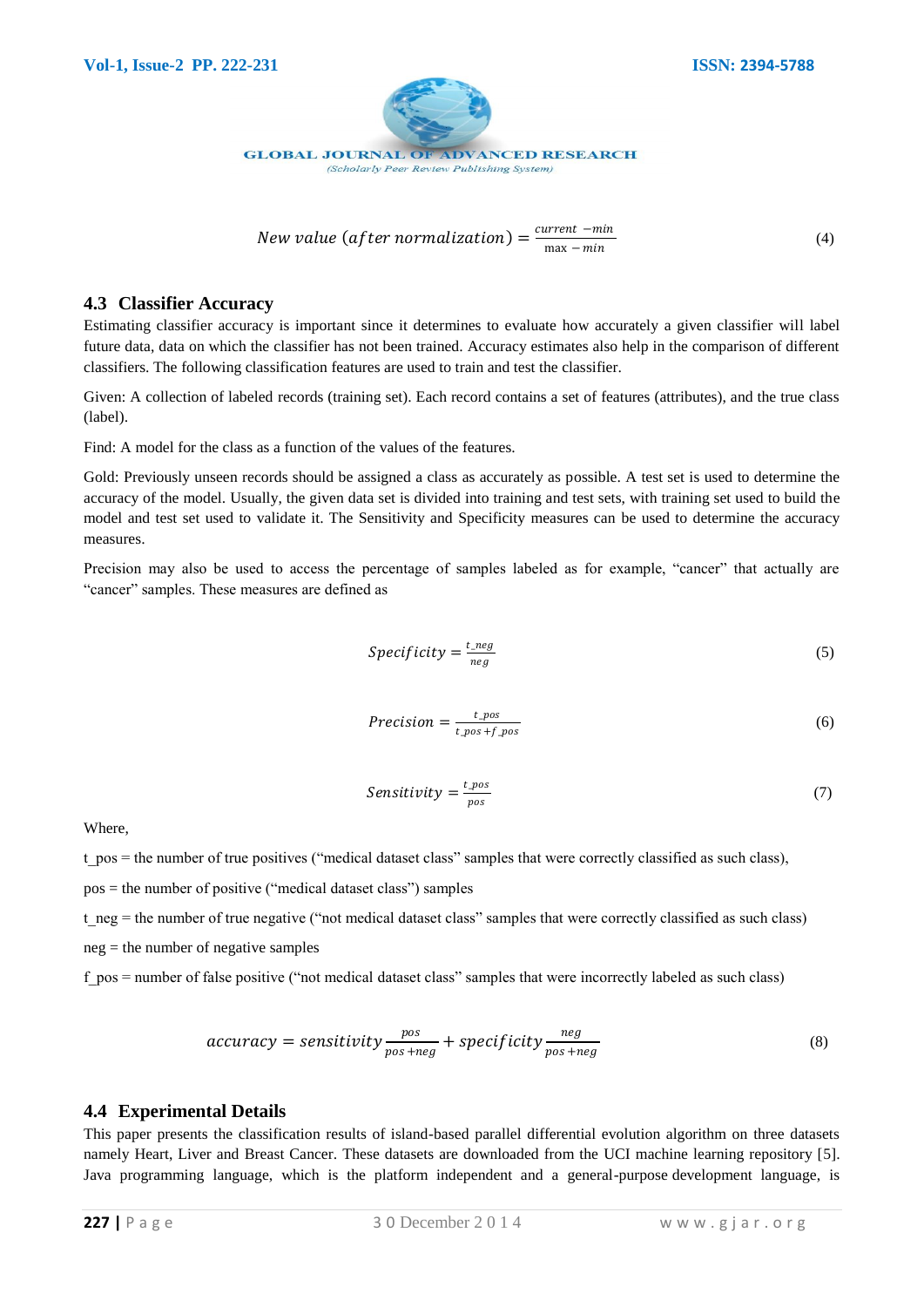

**GLOBAL JOURNAL OF ADVANCED RESEARCH** (Scholarly Peer Review Publishing System)

used to implement the proposed system. First of all, the medical datasets are accessed. And then, normalization is made for pre-processing steps according to the different medical data sets. Experiments are performed with best-worst migration policies. Currently the system experiment the island model with best-worst migration policy and four different migration topologies. In the experiments we used identical islands, i.e islands with same parameters. We used four different topologies for our experiments. Simulations were run with setups of five, seven and nine islands. As can be observed that the error value of test data are nearly same for the five and seven island models, it goes a little high for nine islands, but no significant change in the number of islands. Some experiments were also conducted with four islands and it had no significant influence on the algorithmic behavior. We therefore chose a modest five island setup for our rest of the experiments. The policy of migration used was best-worst policy in which best string from an island replaces other worst string of another island based on four different topologies. The island model used the iteration as the migration interval and one-third of the old population is used to migrate and replace. The results for each dataset are compared and analyzed based on the convergence rate and classification performance.

| <b>Dataset</b>        | Number of<br>records | Number of<br>attributes | <b>Attributes Values</b> |  |  |
|-----------------------|----------------------|-------------------------|--------------------------|--|--|
| <b>Heart Diseases</b> | 303                  |                         | Numerical                |  |  |
| Liver Disorders       | 345                  |                         | Numerical                |  |  |
| <b>Breast Cancer</b>  | 683                  |                         | Numerical                |  |  |

**Table 1. Dataset Information**

**Table 2. Comparison on four different topologies**

| <b>Datasets</b>           | <b>Ring Topology</b>      |                      | <b>Fully Connected Topology</b> |                      | <b>Torus Topology</b> |                      | <b>Random Topology</b> |                      |
|---------------------------|---------------------------|----------------------|---------------------------------|----------------------|-----------------------|----------------------|------------------------|----------------------|
|                           | Accuracy<br>$\frac{9}{6}$ | <b>Time</b><br>(sec) | Accuracy $(\% )$                | <b>Time</b><br>(sec) | Accuracy<br>$($ %)    | <b>Time</b><br>(sec) | Accuracy<br>(%)        | <b>Time</b><br>(sec) |
| Heart<br><b>Diseases</b>  | 100                       | 9                    | 100                             | 11                   | 100                   | 39                   | 98.889                 | 13                   |
| Liver<br><b>Disorders</b> | 84.4156                   | 10                   | 83.9827                         | 10                   | 82.684                | 43                   | 83.1169                | 14                   |
| <b>Breast</b><br>Cancer   | 99.342                    | 10                   | 100.0                           | 12                   | 100                   | 46                   | 99.5614                | 16                   |

## **5. PERFORMANCE COMPARISON**

This analysis is carried out to compare the results of four different migration topologies. To do this, the learning patterns for the proposed system is compared using all three medical datasets. The comparative correct classification percentage for all datasets is shown in Figure 2.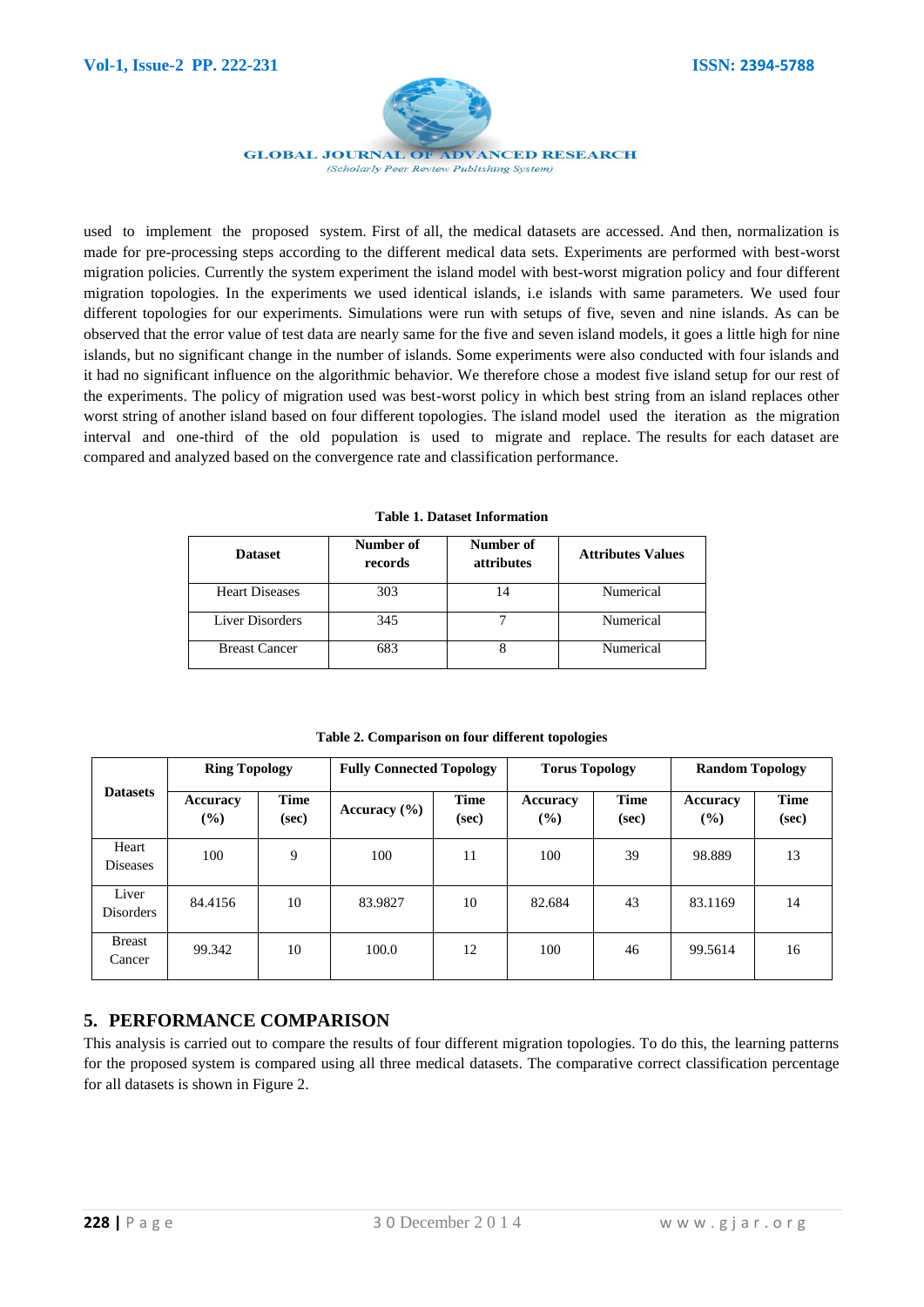



**Figure 2: Comparison of Four Different Migration Topologies**

In this paper, we have proposed four different migration topologies with best-worst policy and compared their results. Figure 2 shows the accuracy comparison with four migration topologies by using medical datasets. Medical datasets are used to implement this proposed system which shows better experiments with higher accuracy. The proposed system also reduces the computing time. For heart diseases ring, fully connected and torus topology get 100% correct classification percentage. For liver disorders dataset, the results show that ring topology has better results on convergence time and correct classification percentage. For breast cancer dataset, fully connected and torus topology classification results are better than ring and random topology. For all medical datasets, the experiments show that torus migration topology torus topology is more require computing time than other topologies. The proposed algorithm converges in a short time with high correct classification percentage.

## **6. CONCLUSION**

This paper focuses on the analysis of various migration topologies on feed forward neural network which employs DE as the learning strategy. In this paper, application of island-based differential evolution algorithm has been experimented for classification of medical dataset. The proposed system implements the island-based training method to be better accuracy and less training time by using and analyzing between four different migration topologies with best-worst migration policy. The optimal network connection weights can be obtained by using island-based parallel differential evolution algorithm is a stochastic general search method, capable of effectively exploring large search spaces. The proposed system shows substantial improvement in classification accuracy. Through the results analysis it was found that the subpopulation model reduces significantly the computing time and the solutions quality is improved significantly. According to experiments, the torus topology is more require long training time than other three topologies but it solution quality results are similar to other topologies. Based on the analyses, it shows that torus topology is better results compared to other topologies on some medical datasets.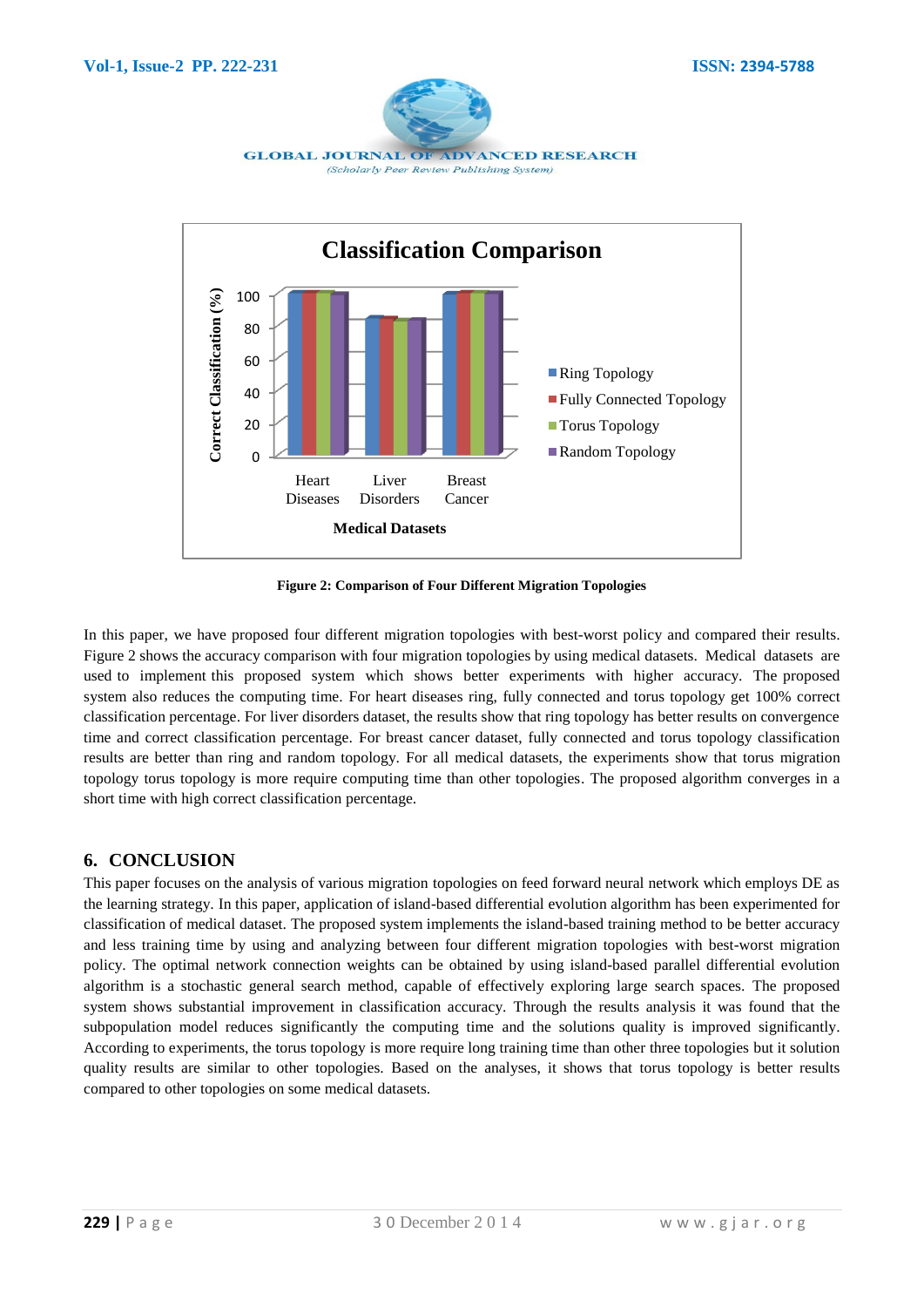

#### **7. REFERENCES**

- [1] Storn, R., and Price, K., "Differential evolution-a simple and efficient heuristic for global optimization over continuous spaces", Journal of Global Optimization, vol.11, 341-359, 1997.
- [2] Vavak, F., Fogarty, T. and Jukes, K "A genetic algorithm with variable range of local search for tracking changing environments", In Proceedings of the 4<sup>th</sup> Conference on Parallel Problem Solving from Nature, 1996.
- [3] Arun George Eapen, master thesis, Application of Data Mining in Medical Applications, Waterloo, Ontario, Canada, 2004.
- [4] D. E. Goldberg. "Genetic Algorithms in Search, Optimization and Machine Learning," Addison Wesley, Reading, MA, 1989.
- [5] <https://archive.ics.uci.edu/ml/datasets.html>
- [6] Z. Skolicki and K. De Jong, "The influence of migration sizes and intervals on island models," in Proceedings of the Genetic and Evolutionary Computation Conference (GECCO-2005), ACM Press, 2001.
- [7] E.Alba and M. Tomassini, "Parallelism and Evolutionary Algorithms, IEEE Trainsactions on Evolutionary Computation," vol. 6, no. 3, pp 373-388, Aug. 1998.
- [8] Z. Skolicki and K. De Jong, "Improving evolutionary algorithms with multi-representation island models," in Parallel Problem Solving from Nature - PPSN VIII 8th International Conference, Springer-Verlag, 2004.
- [9] D. Whitley, S. Rana and R. B. Heckendorn, "The island model genetic Algorithm: On separability, population size and convergence, " Jnl.of Computing and Information Technology, vol. 7, no. 1, pp. 33–47, 1999.
- [10] E. Cantu-Paz, "Migration policies, selection pressure, and parallel evolutionary algorithms," Jnl. of Heuristics, vol. 7, no. 4, pp. 311–334, 2001.
- [11] R. Storn, " On the usage of differential evolution for function optimization," in Proc. Of the 1996 Biennial Conference of the North American Fuzzy Information processing society – NAFIPS, Edited by: M. H. Smith, M. A. Lee, J. Keller and J. Yen, June 19-22, Berkeley, CA, USA, IEEE Press, New York, pp 519-523.
- [12] L. Singh and S. Kumar, "Parallel Evolutionary Asymmetric Subsethood Product Fuzzy-Neural Inference System: An Island Model Approach," in Proceedings of the International Conference on Computing: Theory and Applications (ICCTA-2007), pp. 282-286, 2007.
- [13] Price, K., Stron R., Lampinen J.: Differential Evolution: A Practical Approach to Global Optimization. Springer. New York , 2005.
- [14] Yang, Z., Tang, K., Yao, X.: Self-adaptive Differential Evolution with Neighborhood Search. In: Proc. of the IEEE Congr. on Evol. Comp., pp. 1110-1116 2008.
- [15] Brest, J., Zamuda, A., Bokovie, B., Maucec M., Zumer, V.: High-Dimensional RealParameter Optimization using Self-Adaptive Differential Evolution Algorithm with Population Size Reduction. In: Proc. of the IEEE Congr. On Evol. Comp., pp 2032-2039 2008.
- [16] Martinez, C., Rodriguez, F., Lozano, M.: Role differentiation and malleable mating for di erential evolution: an analysis on large-scale optimisation. In: Soft Computing, vol. 15, issue 11, pp. 2109-2126 2011.
- [17] Yang, Z., Tang, K., Yao, X.: Scalability of generalized adaptive diff erential evolution for large-scale continuous optimization. In: Soft Computing, vol. 15, issue 11, pp. 2141-2155 2011.
- [18] Ali, M., Pant, M., Nagar, A.: Two local Search Strategies for Differential Evolution. In: 5th IEEE Inter. Conf. on Bio-Inspired Computing: Theories and Appl., vol. 2, pp 1429-1435 2010.